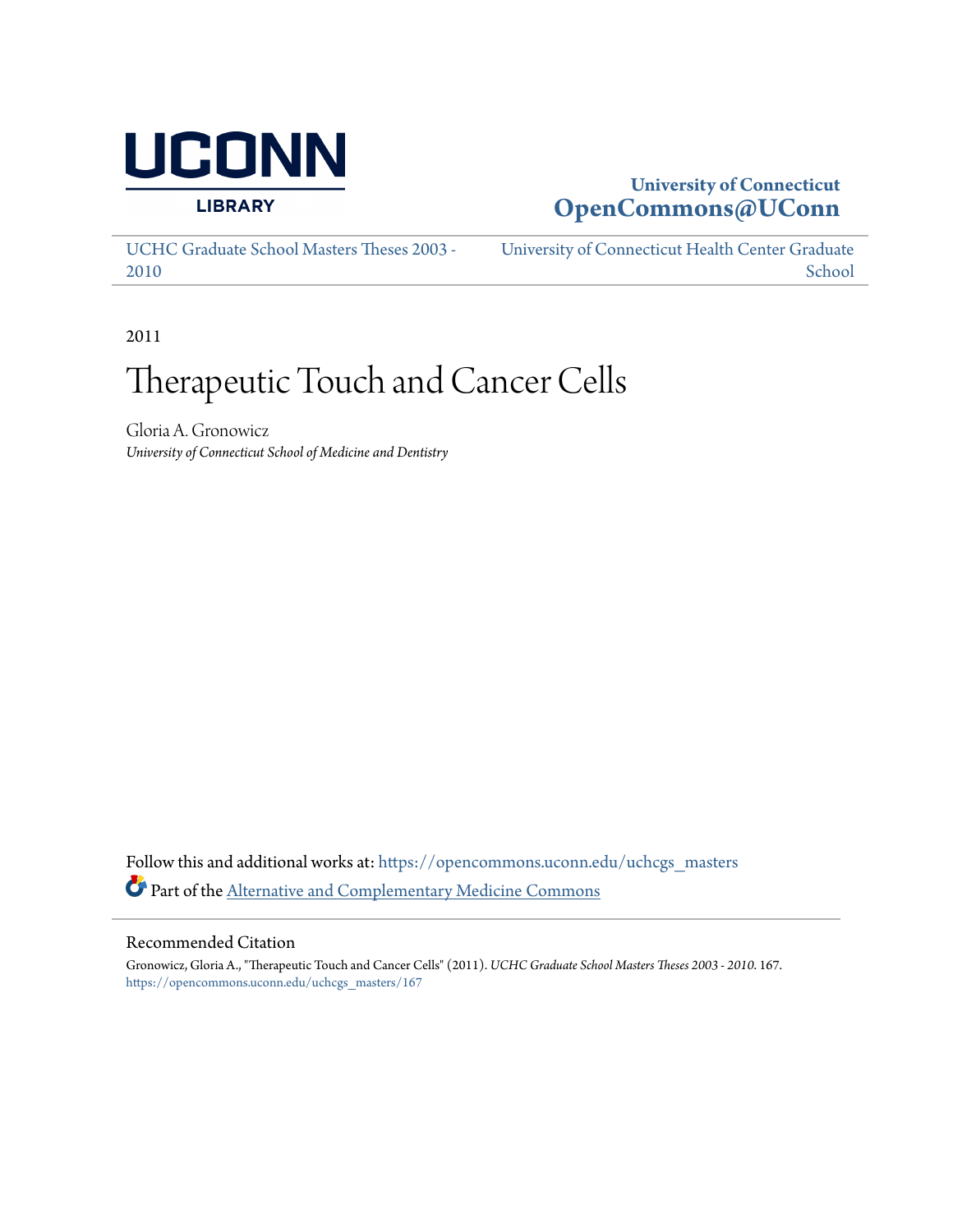# **THERAPEUTIC TOUCH AND CANCER CELLS**

## **Gloria Gronowicz, Ph.D. Department of Surgery, University of Connecticut Health Center Farmington, CT 06030-3105**

#### **Abstract**

Energy medicine therapies based on a human biofield have been practiced for thousands of years and can trace their origin in Ayurveda. Our goal was to determine if Therapeutic Touch (TT), a more recently developed energy medicine practice, had any effects on cancer cells. Previous work in our laboratory demonstrated that TT significantly increased the growth of normal human osteoblasts and increased the synthesis of bone matrix proteins and mineralization in cell culture. In this study as was practiced in our previous studies, TT was performed twice a week for 10 minutes and was compared to untreated cultures and 'placebo-treated" cultures. Two different cell lines of human bone cancer, osteosarcoma, were used; Saos-2 and HOS, derived from different patients.  $TT$  significantly ( $p=0.01$ ) decreased HOS proliferation determined by radioactive thymidine incorporation into the DNA, but had no significant effect on Saos-2 cells compared to untreated control and placebo-treated groups. At 2 weeks, TT significantly decreased mineralization, determined by assaying calcium content of the cell layer of Saos-2 and HOS cells (p=O.03), compared to control and placebo-treated cultures. Additionally, Northem blot analysis indicated a TT-induced decrease in mRNA expression for several bone matrix proteins in both Saos-2 and HOS cell cultures. In conclusion, Therapeutic Touch decreased differentiation and bone formation in human osteosarcoma-derived cells and significantly decreased cell growth in the HOS but not in Saos-2 cells. These results demonstrate that a human biofield exists, which is able to affect cell activities and may have therapeutic value in patients.

#### **Introduction**

The concept of a human energy field has been found in the earliest civilizations in human existence. Over 5,000 year ago, Ayurvedic practitioners spoke of a universal energy called Prana, which was considered the source and basic constituent of life. Since those early times, numerous cultures have developed their own energy medicine practice and concepts of the human biofield. Western scientists are just beginning to try to study the nature of this energy.

Therapeutic Touch (TT) is a recently developed human biofield therapy that was pioneered by Dr. Dolores Krieger and Dora Kunz in the early 1970s in the United States (1 )(2) and is still taught to many nurses. Modern day TT is purported to promote healing through biological "energy fields· or biofields and involves the direction of life energy through the hands of the practitioner to restore balance and focus energy into a recipient, who is then able to self-heal. TT does not require physical contact between the practitioner and the recipient. In clinical studies, Therapeutic Touch has been shown to have a numerous effects (3). In a recent article, Jain and Mills (4) reviewed the literature on biofield therapies and stated that there was strong evidence that biofield therapies reduce pain intensity in pain populations, and that there was moderate evidence for reducing pain intensity for hospitalized and cancer populations. Moderate significant evidence was also found for biofield therapies decreasing negative behavioral symptoms in dementia and for decreasing anxiety of hospitalized patients. Effects on fatigue and quality of life for cancer patients were not as clear. In several review articles and meta-analyses of these clinical studies, there was enough data from multiple studies to show that TT had significant clinical effects but most studies were underpowered with poor statistical analysis(5) (6). Few in vitro studies have been performed, however, Radin, et ai, demonstrated that human biofield therapy increased the number of colonies of human astrocytes, if it was applied repeatedly, but not from a single application (7). Additional studies showed different human biofield therapies decreased the growth rate of a human prostate cancer cell line (8), induced cell death (apoptosis) in a prostate cancer cell line (9) and induced apoptosis in a pancreatic cancer cell line by inhibition of AKT and NF-DD signaling pathways but had no effect on normal cells (10). Human biofield therapy also increased intracellular free calcium concentrations in a human leukemic T cell line within minutes of treatment and the effect was shown to be mediated by Na+/Ca<sup>2+</sup> exchangers and L-type voltage gated Ca<sup>2+</sup> channels (11). We have shown that TT significantly stimulates the growth of normal cells isolated from human tendon, bone and skin with two ten minute treatment per week for 2 weeks(12). In addition, the same TT treatment regimen was shown to increase significantly the ability of the human osteoblast cultures to calcify and produce the mRNA levels for bone matrix proteins necessary for bone formation (13).

We chose Therapeutic Touch for our studies because the practice of TT has five well-defined steps, is not assocated with any religion, can be used in conjunction with standard medical care and a rigorous training process is required for licensure in TT. Most importantly, TT may benefit the patient since the practitioner attempts to promote healing with intentions aimed for the greater good of the patient so that the patient may self-heal.

 $\lambda$ 

12 ELEMENTS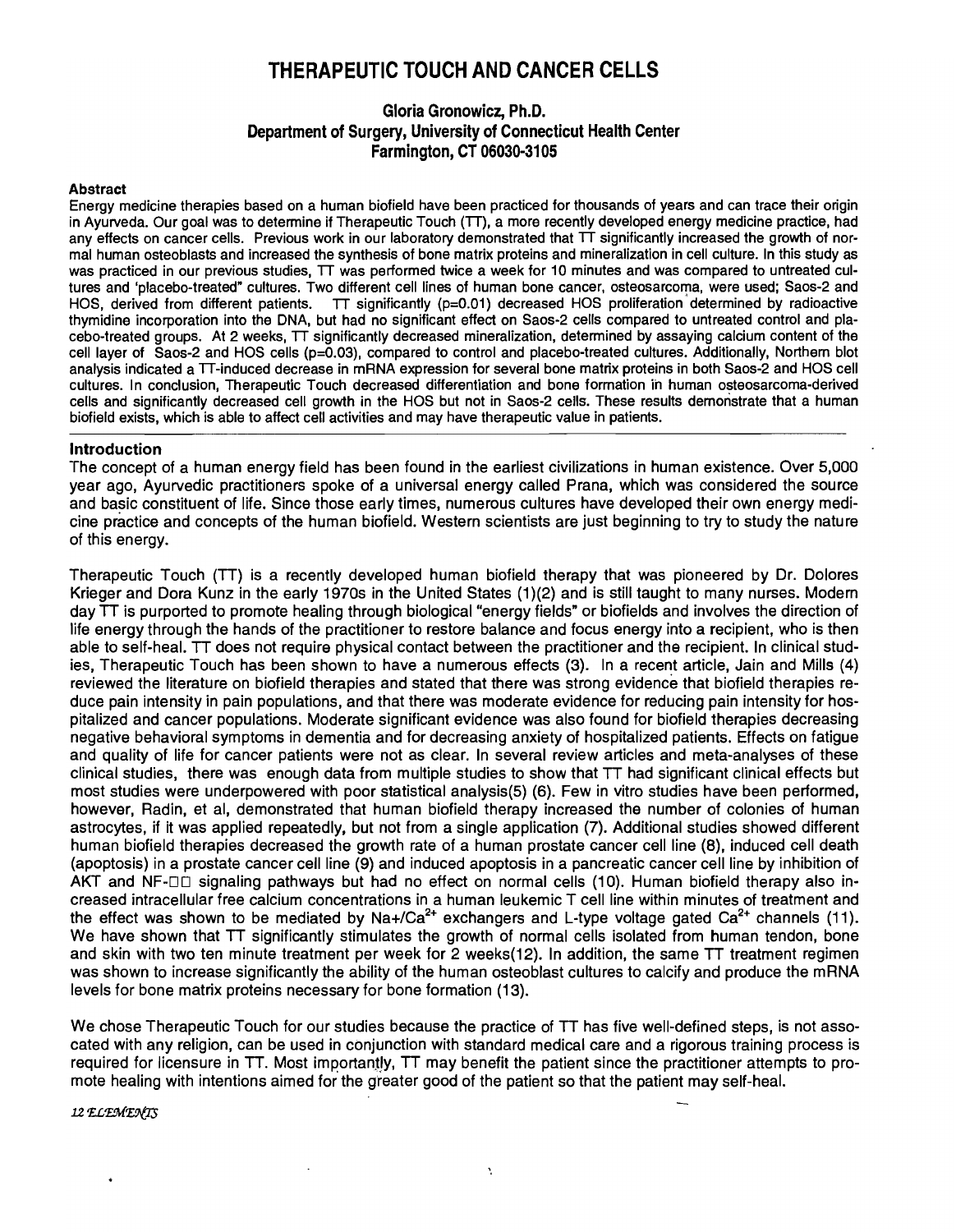### **Methods and Results**

Our initial studies with TT were focused on TT effects on cells in culture, so that we could eliminate the mindbody connection that is found in studies involving patients and practitioners, investigate the possible effects of  $TT$  on cells with controlled experiments that could be rigorously analyzed with statistics. To determine significance between groups, a, statistician, independent of this study until data evaluation, reviewed the data and used the Wilcoxon-Rank Sum test to describe significance as p values of less than 0.05. Our experiments involved bone cancer cells (two human osteosarcoma cell lines, Saos-2 and HOS from the American Type Culture Collection (ATCC), Manassas, VA). Three Therapeutic Touch (TT) practitioners participated in this study. They had practiced energy medicine for over five years and had also passed a TT screening test administered at the University of Connecticut Health Center (3). TT was adapted to our study and was performed by holding the hands at least 4-10 inches from the culture dish. Treatments were 10 minutes and were administered twice a week. Control (untreated) and experimental tissue cultures plates were removed from an incubator and clamped above a bench top on either end of a L shaped laboratory. Experiments were also performed using a placebo control individual with no knowledge of TT, who treated identically prepared cell cultures, used similar hand movements and counted backwards from 1000 to prevent any healing thoughts or intentions. All experiments had six samples/group and each experiment was repeated at least twice.

Cells were plated at a density of 10,000 cells/cm<sup>2</sup> onto tissue culture plates for experiments. All assays were performed in a "blinded" manner without knowledge of the groups. The groups were identified after the data were complied. Cell proliferation was determined by a biochemical assay,  $[{}^3H]$ -thymidine incorporation into the DNA. During the last four hours of culture,  $\binom{3}{1}$  thymidine (5 mCi/ml) was added to the cells in culture. Then the cell layers were extracted and the amount of radioactive thymidine (distintegrations per minute, dpm) incorporated into the DNA was determined by a liquid scintillation counter. TT had no significant effect on the proliferation of Saos-2 cells but significantly (p<0.01) inhibited HOS proliferation compared to untreated(c) and placebo (p)(Figure 1).



Figure 1 demonstrates that Therapeutic Touch has no effect on the growth of Saos-2 cells (A) but significantly (\*=p<O.01) inhibited HOS (B) cell growth measured by  $[{}^{3}H]$  thymidine incorporation into the cells (distintegrations per minute, dpm) compared to compared to untreated(c) and placebo (p).

TT significantly inhibited mineralization in these bone cell cultures, as determined by biochemically measuring calcium content of both Saos-2 and HOS cultures. At two weeks of culture with and without TT treatment, cells were extracted twice for 30 minutes with 5% tricloracetic acid, and the amount of calcium in the extraction medium was determined biochemically using a commercially available kit (Eagle Diagnostics, De Soto, Tx). After 2 weeks of TT treatment, TT significantly inhibited mineralization by 44% in Saos-2 cultures and by 58% in HOS (p<0.03) compared to controls (Figure 2). Experiments with a placebo control had no significant effect on mineralization and were similar to untreated control values.

Since bone formation occurs by the sequential synthesis and secretion of extracellular proteins to form a matrix which subsequently mineralizes, Northern blot analyses of mRNA levels for the bone matrix proteins; alkaline phosphatase (AP), bone sialoprotein (BSP) Type I collagen, and osteocalcin (OC) were performed. After two weeks of culture, total RNA was extracted from the cells by a standard method (12, 13). After a 2-week applica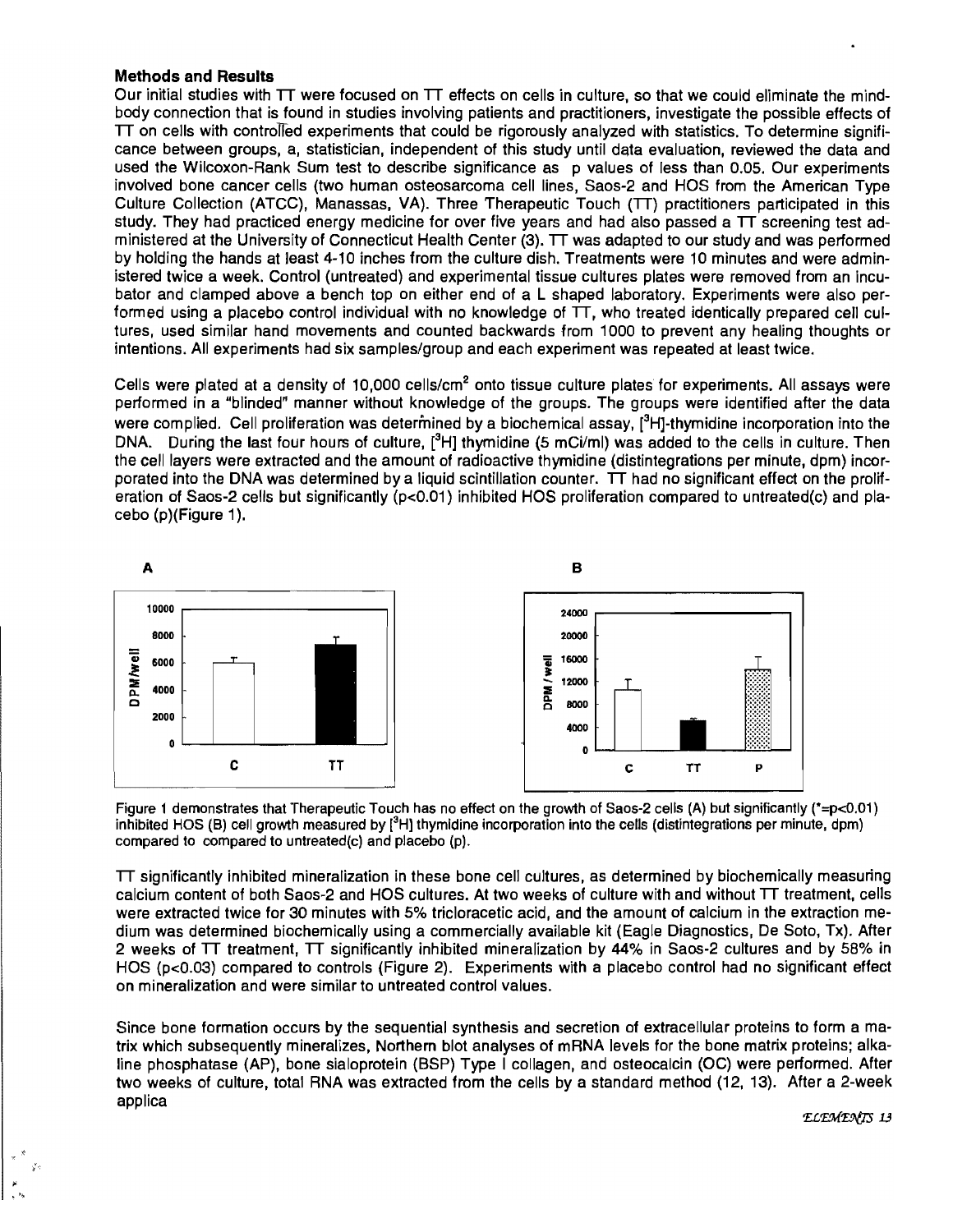

Figure 2 demonstrates that Therapeutic Touch significantly (\*=p<0.03) inhibited mineralization in Saos-2 (A) and HOS(B) cultures compared to untreated (c) or placebo-treated (p) cultures 'measured by assaying the calcium content and expressing it per microgram of DNA to correct for any differences in cell number



Figure 3 demonstrates that Therapeutic Touch significantly inhibited the mRNA levels of HOS bone matrix proteins; alkaline phosphatase (AP), bone sialoprotein (BSP) Type I collagen, and osteocalcin (OC), determined by Northern blot analysis. Actin served as a loading control to demonstrate that equal amounts of total RNA was loaded onto each lane and all other bands for bone matrix proteins were normalized to this standard for the graph